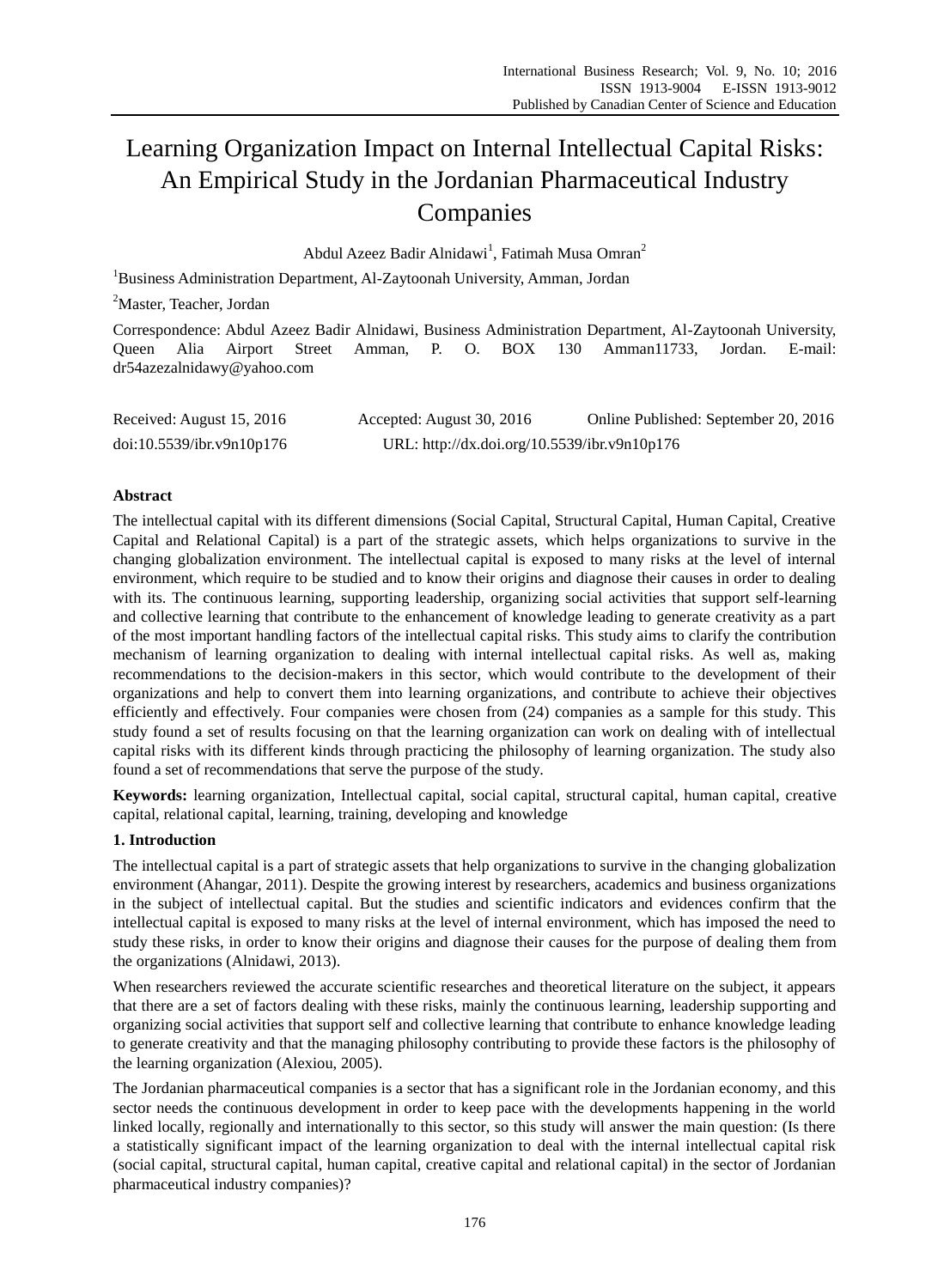A set of objectives related to this study was identified based on this question, including the definition of the learning organization, intellectual capital and clarification of the mechanism by which learning organization contributes to deal with the internal intellectual capital risks, as well as, making recommendations to the decision-makers in the sector, which would contribute to the development of their organizations, and help to convert them into learning organizations and contribute to achieve their objectives, efficiently and effectively.

This study is also, characterized by its scientific importance, as it provides a scientific value-added to researchers and academics in the context of this subject. In regard to the economic importance of the study, it lies in the deal with internal intellectual capital risks helping in the construction of new relationships with customers and attract new customers, which will reflect positively on the organization growth and expansion their market share , also, improve and increase its current and future profits and strengthen its competitive position.

#### **2. Methodology of the Study**

*2.1 Model of Study* 



Figure 1. Model of Study

Reference: prepared by researchers

*2.2 Hypotheses of the Study*

Hypotheses of this Study have been formulated according to the general framework and model of the study as the following:

Ho1: There is a statistically significant impact of the learning organization on the internal intellectual capital risk (social capital, structural capital, human capital, creative capital and relational capital) in the Jordanian pharmaceutical industry companies.

The following sub-hypotheses are ramified from this hypothesis:

Ho1-1: There is a statistically significant impact of the learning organization on the internal social capital risk in the Jordanian pharmaceutical industry companies.

Ho1-2: There is a statistically significant impact of the learning organization on the internal structural capital risk in the Jordanian pharmaceutical industry companies.

Ho1-3: There is a statistically significant impact of the learning organization on the internal Human capital risk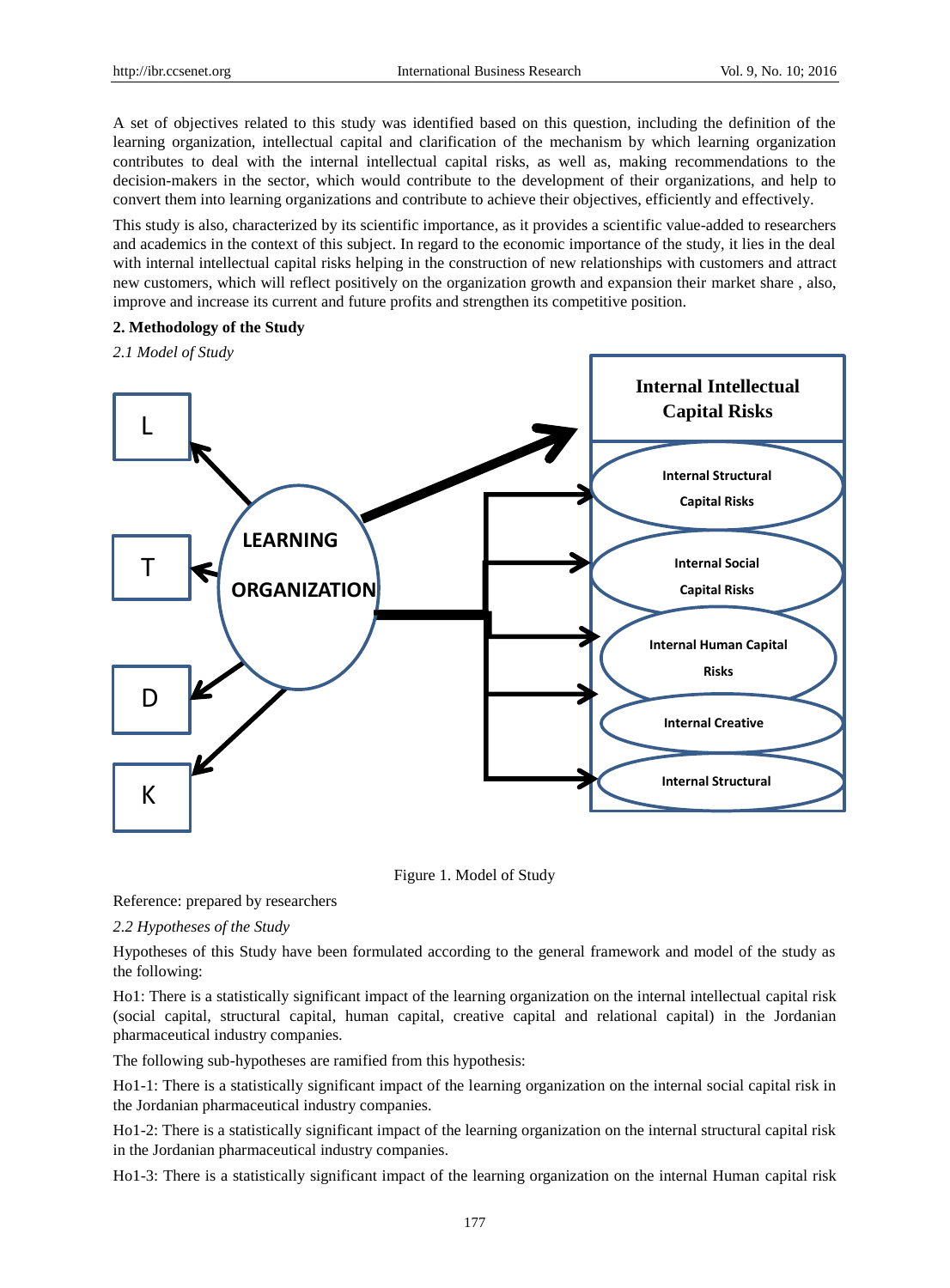in the Jordanian pharmaceutical industry companies.

Ho1-4: There is a statistically significant impact of the learning organization on the internal creative capital risk in the Jordanian pharmaceutical industry companies.

Ho1-5: There is a statistically significant impact of the learning organization on the internal relational capital risk in the Jordanian pharmaceutical industry companies.

#### *2.3 Population and Sample of the Study*

The population of the study is represented by all of the Jordanian Pharmaceutical Industry Companies amounted to (24) companies, where (4) main companies have been selected as a sample of the study and (200) questionnaires were distributed to the employees in these companies by 50 questionnaires for each company. The following table clarifies that:

Table 1. Number of distributed questionnaires

| Name of the Company                          | Number of distributed question aires |
|----------------------------------------------|--------------------------------------|
| Amman Pharmaceutical Industries Company      | 50                                   |
| Arab Pharmaceutical Manufacturing Company    | 50                                   |
| Hayat Pharmaceutical Industries Company      | 50                                   |
| United Pharmaceuticals Manufacturing Company | 50                                   |
| Total                                        | 200                                  |

As for the used statistical methods, the Statistical Package for Social Sciences (SPSS) has been used as it serves the study objectives.

## **3. Theoretical Framework**

## *3.1 Learning Organization*

The subject of learning organization has earned the attention of a lot of thinkers and researchers (Bontis, 2002) to the fact that the philosophy of learning organization is one of the modern methods that forces many of the traditional organizations to convert into a learning organization. The researchers have used synonym terms for the learning organizations including (knowing organization, thinking organization, and purposeful organization) (Lozano, 2015; Holt, and Harris, 2007). The learning organization is defined by a set of definitions, but the definition that serves the objectives of this study is the following: (Is the organization that works to create, exchange and transfer knowledge, according to the reciprocal, participatory and complementary relationships which leading to modify its behavior, for starting to collective learning, development of the existing thinking patterns, creation of new thinking patterns and development of creativity to achieve adaptation, change and development, as well as achieving the collective aspirations and strategic objectives) (Bryan, 2009) .

The learning organization is characterized by a set of strategic characteristics represented in (common educational vision, adoption of diversified learning program , developing strategies, and monitoring of environmental variables), as well as administrative characteristics being represented in (Supportive leadership of learning, promoting the concept of self-directed learning, and the concept of collective learning in addition to the continuous learning). As for the organizational characteristics are represented in (organizational design tools, self-management teams, organizational flexible structure and open communications), finally the cultural characteristics that are (providing moral framework for the organizational and learning culture, provide a supportive environment for the organizational learning) (Lozano, 2015; Bryan, 2009). The learning organizations tend to formulate their strategies to be distinct from other traditional organizations. Among the most prominent of these strategies (organizational thinking strategy, organizational education strategy, leadership strategy, build and support the learning teams strategy, knowledge management strategy, dealing with the mental models strategy, developing personal empowerment strategy, individual and collective learning strategy, strategy for the development of modern modes of thinking) in addition to a set of models that focus on (organizational thinking, common vision, collective learning, participation, leadership, dialogue, motivation and empowerment (Yang, et al., 2004).

## *3.2 Intellectual Capital*

The intellectual capital is a modern concept, which began in the nineties of the last centuries, the researchers and writers multiplied its own concepts, according to their attitudes, whether economic, administrative or accounting. The concept that serves the objectives of this study is the following ( The intellectual capital is a combination of cumulative total of the knowledge, talents, skills, substantive competencies, creative capabilities, internal and external relations and organizational cultures that can be invested to create wealth and value to achieve the competitive advantage (Dobni, 2011). The researchers have agreed on the substance and importance of the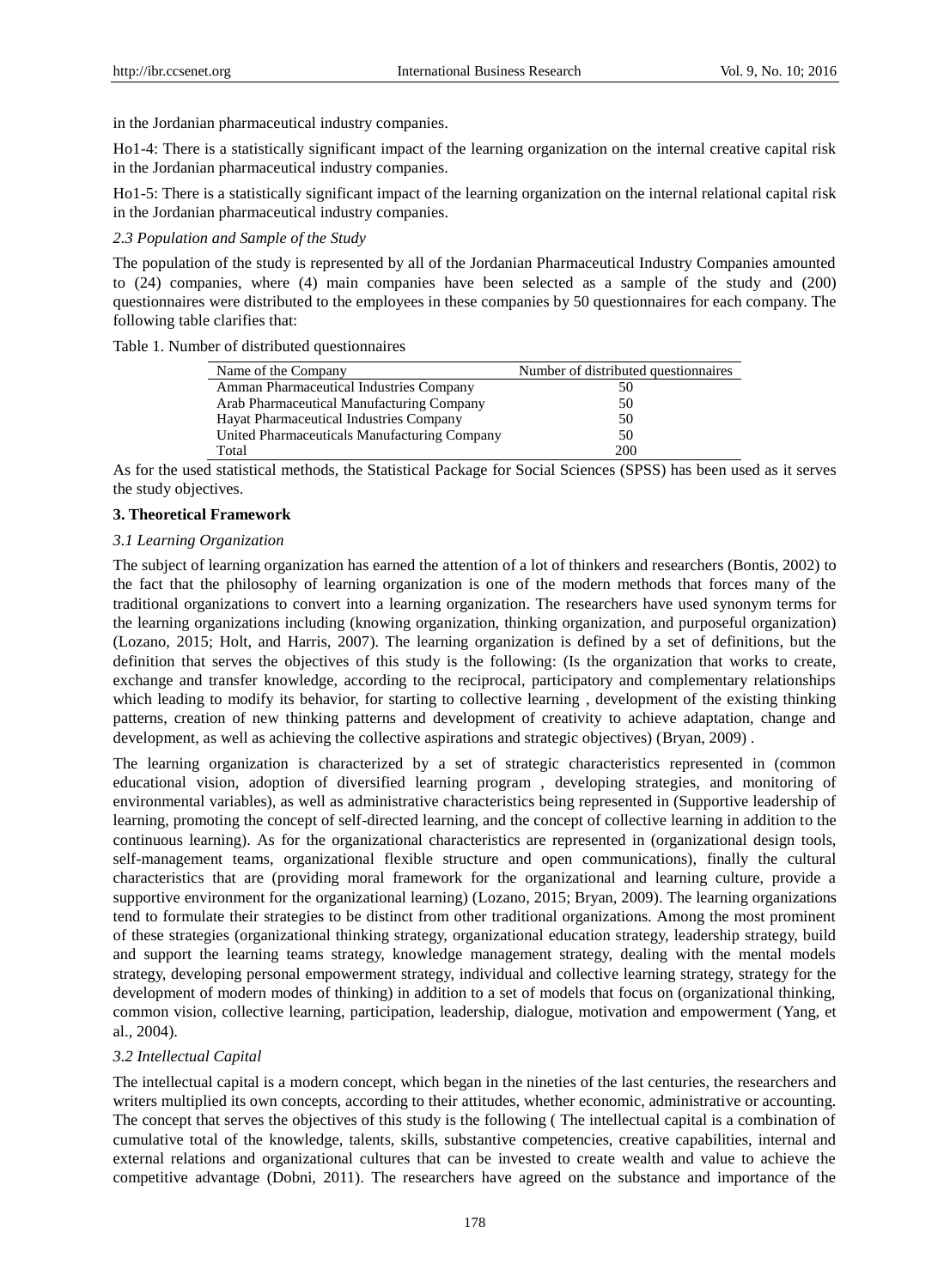intellectual capital and indicated that the intellectual capital consists of several dimensions interacting with each other in order to, create a value for the organization and disagreed on the classifications of these dimensions, according to their interests and the background of their competences. The dimensions that serve the objectives of this study are the following, (social capital, structural capital, human capital, creative capital, and relational capital). (Basuki, 2012).The intellectual capital is characterized by a group of characteristics which represented in, first: behavioral characteristics represented in the following: (initiative, ability to take decisions, perseverance, high self-confidence, openness to third parties). Second: organizational characteristics represented in the following: (flexible organizational structure, decentralization, administrative levels, and informal relationships). Third: professional characteristics embodied in (attention to the organized education, distinction, high and varied skill). (Makki & Lodhi, 2008). In spite of the attention of the researchers, academics and business organizations to the intellectual capital, but it faces many internal risks related to the organization environment, culture and its leadership in addition to, its association with the employees' capacities and skills. Also, that the knowledge generation approach is a way to use for achieving creativity in organization. (Alnidawi, 2013). These risks are represented by the capital types, as the following:

First: The structural capital risks that include the organizational obstacles within the organization, which reflect negatively on its performance as a whole and represented in the incompatible organizational vision with the principle of learning continuity and pyramidal organizational culture supporting individual action, without the collective action and non-supporting organizational leadership to the employees' self-development, in addition to, the organizational structures incompatible with the employees aspirations (Rastogi, 2010).

Second: The internal social capital risks, which represented in the barriers related to the issues and implications of human relations in the social work environment, such as, the communication limitations and internal conflicts between the employees in the organization (Ibrahim, 2011).

Third: The internal human capital risks, which represented in the obstacles related to the employees knowledge to their skills and capabilities, which indirectly reflected on their tasks performance such as, the progress of employees' skills and experiences in the organization and the employees knowledge obsolescence in connection with the incapacity to generate the knowledge collectively (Alnidawi, 2013).

Fourth: The internal creative capital risks which influencing negatively on the employees motivation to present new ideas for the organizational creativity, in addition to psychological barriers that related to the creative process (Rastogi, 2010).

Fifth: The internal relational capital risks which embodied in the obstacles related to the organization capabilities to constitute positive relations with the clients and represented in the traditional vision of the organization relations with their customers, and the incapacity to determinate the clients' needs and desires accurately in addition to, the workers fear to deal boldly with the organizational change for keeping pace with alteration in the customers wishes (Chin, et al., 2015).

#### **4. Linking Mechanism between the Study Variables**

The linking mechanism between the study variables is represented by that the learning organization constitutes one of the most important factors helping to handle the Internal Intellectual capital risks , where the learning organization carry out the risk handling related to the incompatible organizational vision with the principle of organizational learning sustainability by setting a new vision based on participative drafting that grant freedom to employees at all administrative levels in the dialogue process related to the organizational learning (Swee, 2003), where this vision is understood, common and believes in learning and its positive role in addition to, demonstrate this vision in the form of plans and programs that support learning process (Hussein, 2012). But the risk related to the organizational culture that support isolated individual action without the collective action, the learning organization carry out creation of new organizational culture that support, encourage collective action and promote the spirit of teamwork and collective responsibility leading to create confidence between the organization and their employees themselves, which contributes to the creation of a work environment featured with the desire for collective action (Rodin, 2012). As for as, the risk aspect related to the organizational leadership non-supporting the development of employees, the leadership in the learning organization operate to exercise a series of roles represented in learning roles and direct the employees to follow the environment analysis strategy (SWOT) that helps the employees to achieve auto-communication in order to create a mental image that helps to identify the strengths and weaknesses they have (Basuki, 2012), and contributing to build incentive strategy characterized by clarity, comprehensiveness, justice, promote positive motivation and handle the negative aspects associated with self-development (Buckley & Kathy, 2008). Regarding the risk on the organizational structures that do not fit with the employees aspirations, the learning organization operate to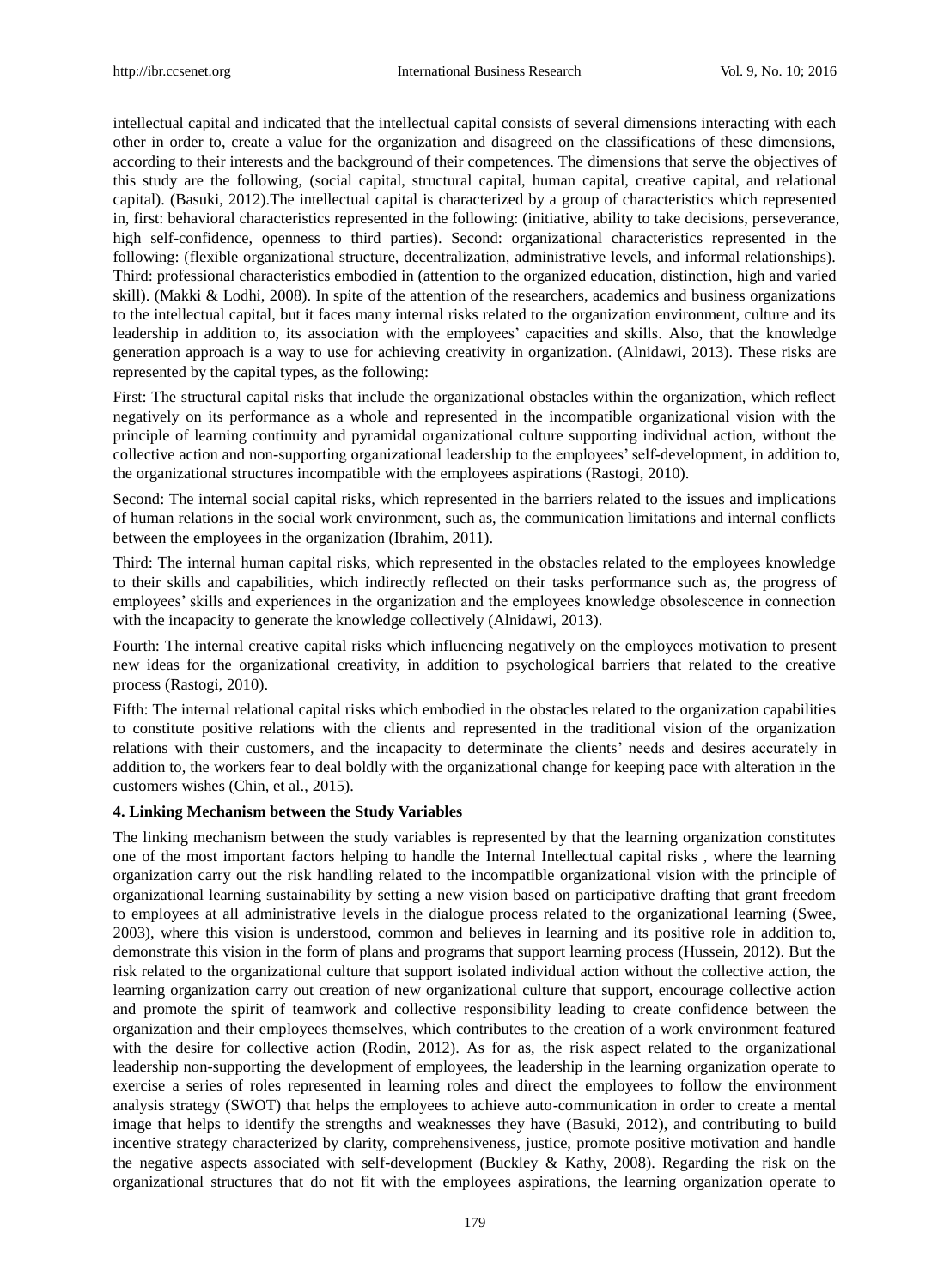handle this risk to design a flexible organizational structures, and operate to remove barriers, provide effective communication channels for the exchange of knowledge information without any obstacles, also, contribute to grant employees freedom of action to complete their work and provide training programs to give them a set of new information and knowledge that helps in the development of employees and achieve the organization objectives efficiently and effectively (Mehralian, et al., 2013).

With regard to the learning organization handling of the internal social capital risk, it operates to face the official internal communications risk between leaders and their employees through the application of the open communications organizational strategy, which based on a set of policies that contribute to the provision of easy and clear communication channels and give employees more freedom to successfully express themselves , also, it is working to create a positive relationship between the leaders and employees in the organization (Swee, 2003; Basuki, 2012). Regarding what is associated with the risk of communications limitations between employees themselves in the organization, we can see that the learning organization operate on the creation of the administrative communications department for the purpose in order to find a working relationship between the employees and the creation of the successful means of communication contributing to establish human interaction instead of technology interaction which will reflect positively on the employee's work relations in the organization (Olariu, 2011). On the other hand, the risk on the internal conflicts handling between employees, the learning organization operate to make an organizational balance based on strategies (Yang, et al., 2004) through make the roles, powers and authorities are clarified, which achieve integration and harmony to prevent conflicts (MaKKi, et al., 2008) Regarding of what is associated with risks handling related to the human capital represented in the risk obsolescence of employees' capabilities and skills, the learning organization operates to use the open training strategy that includes a set of training programs that contribute to make change in the new and advanced methods of work (AleXiou, 2005). Regarding the aspect of risk handling of knowledge obsolescence among the employees, the learning organization is working to create learning and interactive climates by adoption of the work teams strategy based on approved social acceptance strategy that will help to collectively generate knowledge, through a set of learning and interactive methods such as, (brainstorming method, fishbone method and the Delphi method). (Bryan, 2009).

The learning organization handling of the internal creative capital risk operates to handle the risk related to promote business routine rather than creative works through the empowerment strategy adoption and its applications including (Smart) style, which adopts on support, motivation and creative employees through granting of authority and confidence in the organization (Holt et al., 2007). As for the risk related to the cognitive obstacles, the learning organization is working to adopt intellectual flexibility strategy by which the organization operates to provide training programs linked to the modern thinking strategies represented in (the critical thinking, creative thinking, mental models, organized thinking, and the six thinking hats strategy) (Omerzel, et al., 2012). But the risk related to the psychological risks, the organization adopts the persuasion strategy, which helps the organization to achieve creativity between their employees. (Kasasbeh, et at, 2010).

Finally, the learning organization handling of the relational capital risk, where the organization must operates to handle the risk associated with the traditional vision of the organization relationship with its customers that requires the organization adoption of the client leadership pattern based on customer (Najm, 2010), but the risk concerning the inability to determine the needs and desires of the clients, it requires the adoption of scientific research strategy and communication networks strategy that requests brainstorming sessions holding to discuss the information and take the appropriate decision to determine the customers' needs Strategy (Alnidawi, 2015). And finally, handling the risk related to employees apprehension to confrontation the organizational changes to keep pace with the developments and changes in the market place and customer needs requires the adoption of change leadership, which leads to reassure employees and remove their fears with focusing on a set of rehabilitative training programs that help making employees abreast of the change process to achieve the positive results.

#### **5. Data Analysis and Results**

For data analysis, and testing the hypotheses of the research. Simple regression and multiple regression will be used as follows:

#### \* Main Hypothesis Test:

H1: There is a statistically significant impact of the learning organization on the internal intellectual capital risk in the Jordanian pharmaceutical industry companies.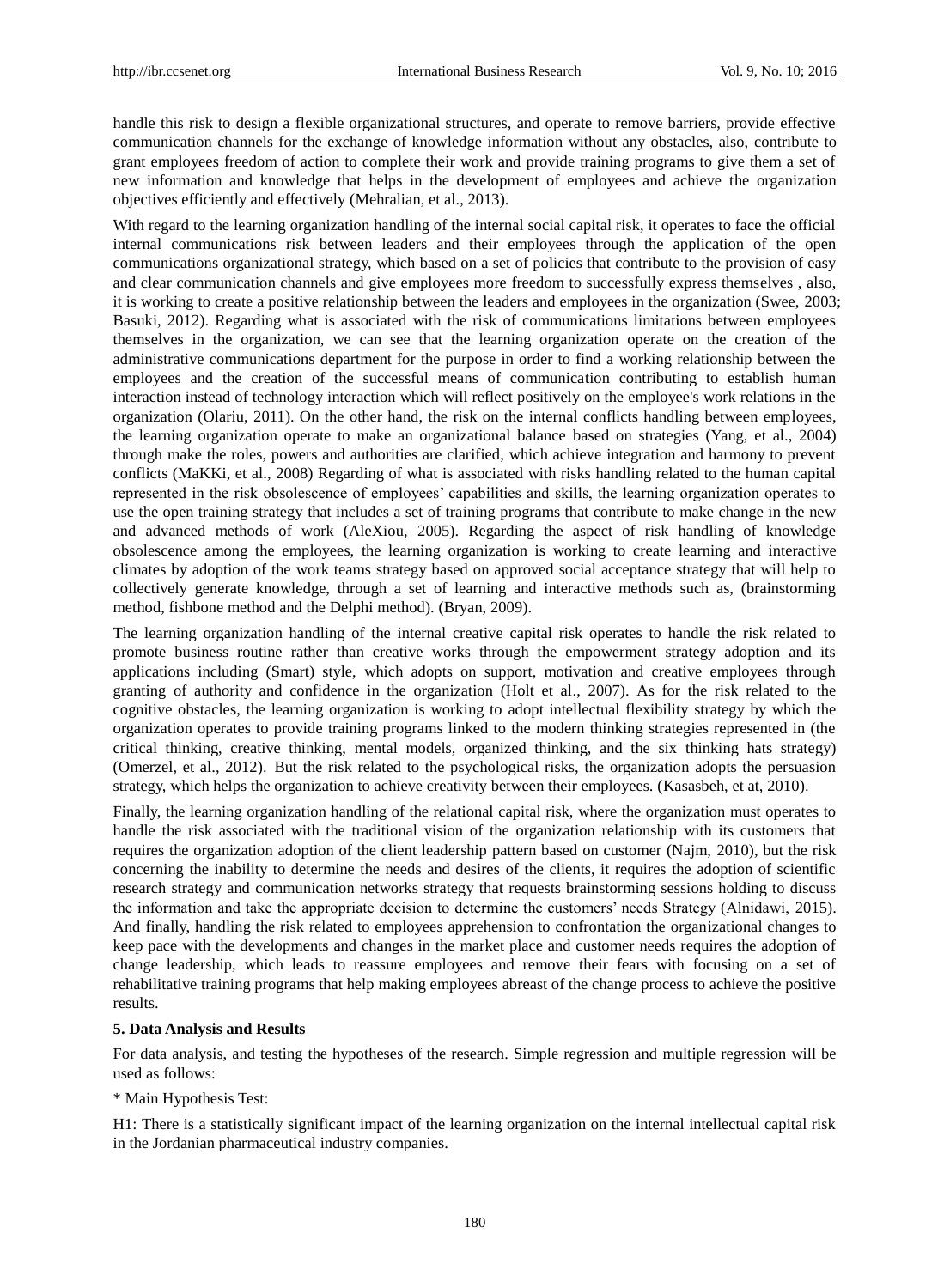Table 2. Results of analysis for the first Main Hypothesis Test

|      | Correlation Coefficient Determination Coefficient Beta Coefficient Value Signification |       |             |
|------|----------------------------------------------------------------------------------------|-------|-------------|
|      |                                                                                        |       | $S_1\sigma$ |
| 0.55 | 0.30                                                                                   | 28.82 | 0.00        |

It is appeared through the above table that the Correlation Coefficient value for the impact of the learning organization on the internal intellectual capital risk in the Jordanian pharmaceutical industry companies amounted to  $(0.55)$  and the value of  $(F)$  amounted to  $(28.82)$ , which is significant at the level of  $(0.05)$  or less and thus the hypothesis is accepted with its established formulation. Also it turned out that the beta value is of (- 0.55), which reflects that the higher practice of the learning organization philosophy, the lower internal intellectual capital risk. The results indicate that the determination value is of (0.30), which reflects that its rate average from the explained variation is due to the learning organization and (0.70) of the unexplained variation is due to other factors.

\* First sub-hypothesis test:

H1-1: There is a statistically significant impact of the learning organization on the internal structural capital risk in the Jordanian pharmaceutical industry companies.

Table 3. Results of analysis for the First Sub-Hypothesis Test

|      | Correlation Coefficient Determination Coefficient Beta Coefficient Value Signification |         |       |      |
|------|----------------------------------------------------------------------------------------|---------|-------|------|
|      |                                                                                        |         |       |      |
| በ 47 | 0.22                                                                                   | $-0.47$ | 96.07 | 0.00 |
|      | .                                                                                      |         |       |      |

It is appeared through the above table that the Correlation Coefficient value for the impact of the learning organization on the internal structural capital risk in the Jordanian pharmaceutical industry companies amounted to  $(0.47)$  and the value of (F) amounted to  $(96.07)$ , which is significant at the level of  $(0.05)$  or less and thus the hypothesis is accepted with its established formulation. Also it turned out that the beta value is of (- 0.47), which reflects that the higher practice of the learning organization philosophy, the lower internal structural capital risk. The results indicate that the determination value is of (0.22), which reflects that its rate average from the explained variation is due to the learning organization and (0.78) of the unexplained variation is due to other factors.

\* Second sub-hypothesis test:

H1-2: There is a statistically significant impact of the learning organization on the internal social capital risk in the Jordanian pharmaceutical industry companies.

Table 4. Results of analysis for the Second Sub-Hypothesis Test

|      | Correlation Coefficient Determination Coefficient Beta Coefficient Value Signification |         |          |
|------|----------------------------------------------------------------------------------------|---------|----------|
|      |                                                                                        |         |          |
| 0.39 | 0.15                                                                                   | $-0.39$ | $0.00 -$ |

It is appeared through the above table that the Correlation Coefficient value for the impact of the learning organization on the internal social capital risk in the Jordanian pharmaceutical industry companies amounted to  $(0.39)$  and the value of  $(F)$  amounted to  $(8.31)$ , which is significant at the level of  $(0.05)$  or less and thus the hypothesis is accepted with its established formulation. Also it turned out that the beta value is of (- 0.39), which reflects that the higher practice of the learning organization philosophy, the lower internal social capital risk. The results indicate that the determination value is of (0.15), which reflects that its rate average from the explained variation is due to the learning organization and (0.85) of the unexplained variation is due to other factors.

\* Third sub-hypothesis test:

H1-3: There is a statistically significant impact of the learning organization on the internal human capital risk in the Jordanian pharmaceutical industry companies.

Table 5. Results of analysis for the Third Sub-Hypothesis Test

|      | Correlation Coefficient Determination Coefficient Beta Coefficient Value Signification |         |       |      |
|------|----------------------------------------------------------------------------------------|---------|-------|------|
|      |                                                                                        |         |       |      |
| 0.60 | 236                                                                                    | $-0.60$ | 40.70 | 0.00 |

It is appeared through the above table that the Correlation Coefficient value for the impact of the learning organization on the internal human capital risk in the Jordanian pharmaceutical industry companies amounted to  $(0.60)$  and the value of  $(F)$  amounted to  $(40.70)$ , which is significant at the level of  $(0.05)$  or less and thus the hypothesis is accepted with its established formulation. Also it turned out that the beta value is of (- 0.60), which reflects that the higher practice of the learning organization philosophy, the lower internal human capital risk. The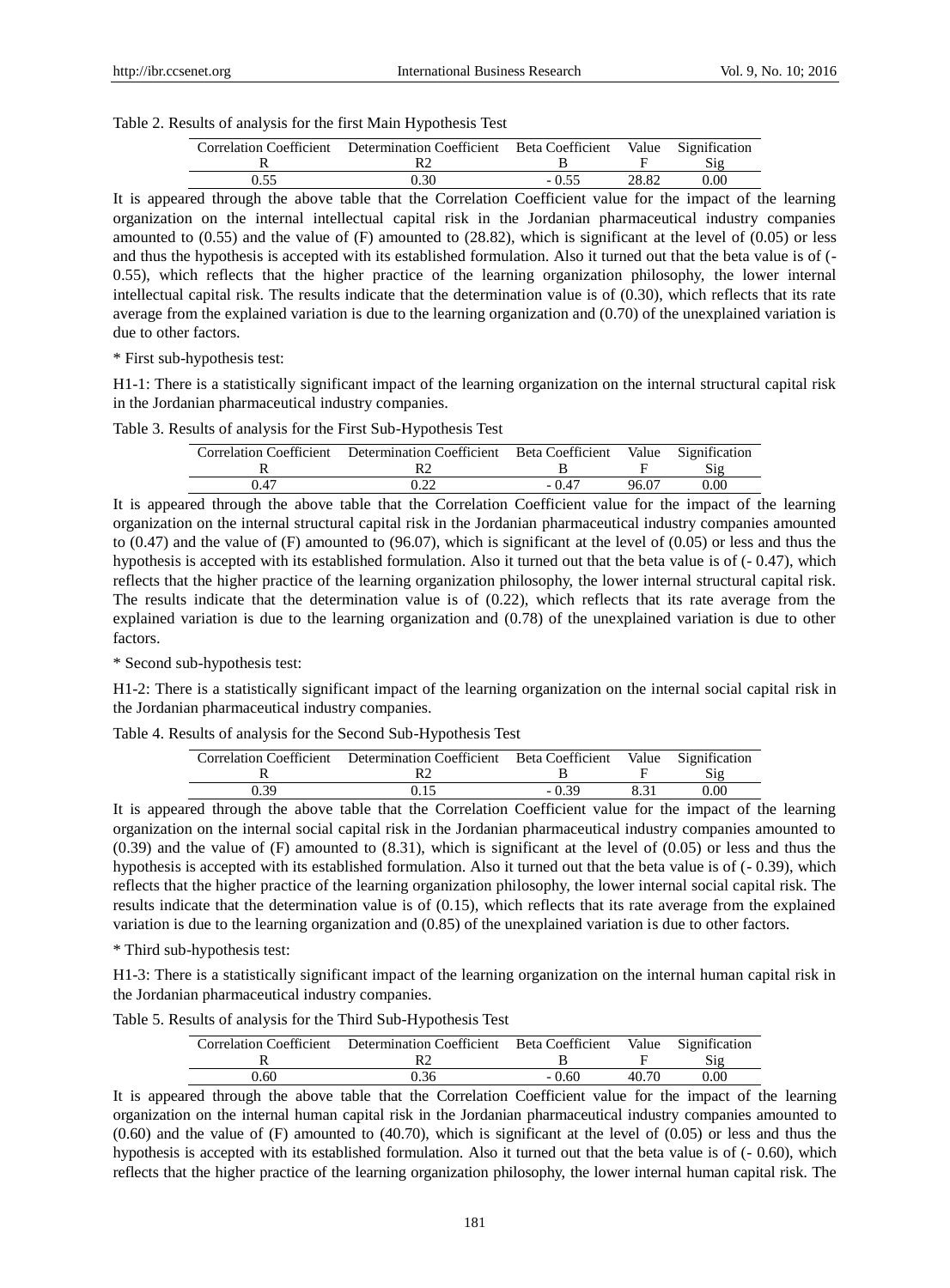results indicate that the determination value is of (0.36), which reflects that its rate average from the explained variation is due to the learning organization and (0.64) of the unexplained variation is due to other factors.

\* Fourth sub-hypothesis test:

H1-4: There is a statistically significant impact of the learning organization on the internal creative capital risk in the Jordanian pharmaceutical industry companies.

Table 6. Results of analysis for the Fourth Sub-Hypothesis Test

|      | Correlation Coefficient Determination Coefficient Beta Coefficient |         |       | Value Signification |
|------|--------------------------------------------------------------------|---------|-------|---------------------|
|      |                                                                    |         |       | Sig                 |
| 0.63 | በ 37                                                               | $-0.63$ | 64.45 | $0.00 -$            |
|      | .<br>__                                                            | $\sim$  |       |                     |

It is appeared through the above table that the Correlation Coefficient value for the impact of the learning organization on the internal creative capital risk in the Jordanian pharmaceutical industry companies amounted to  $(0.63)$  and the value of  $(F)$  amounted to  $(64.45)$ , which is significant at the level of  $(0.05)$  or less and thus the hypothesis is accepted with its established formulation. Also it turned out that the beta value is of (- 0.63), which reflects that the higher practice of the learning organization philosophy, the lower internal creative capital risk. The results indicate that the determination value is of (0.37), which reflects that its rate average from the explained variation is due to the learning organization and (0.63) of the unexplained variation is due to other factors.

\* Fifth sub-hypothesis test:

H1-4: There is a statistically significant impact of the learning organization on the internal relational capital risk in the Jordanian pharmaceutical industry companies.

Table 7. Results of analysis for the Fifth Sub-Hypothesis Test

|      | Correlation Coefficient Determination Coefficient Beta Coefficient Value Signification |         |       |      |
|------|----------------------------------------------------------------------------------------|---------|-------|------|
|      |                                                                                        |         |       |      |
| 0.50 | 0.25                                                                                   | $-0.50$ | 44.92 | 0.00 |

It is appeared through the above table that the Correlation Coefficient value for the impact of the learning organization on the internal relational capital risk in the Jordanian pharmaceutical industry companies amounted to  $(0.50)$  and the value of  $(F)$  amounted to  $(44.92)$ , which is significant at the level of  $(0.05)$  or less and thus the hypothesis is accepted with its established formulation. Also it turned out that the beta value is of (- 0.50), which reflects that the higher practice of the learning organization philosophy, the lower internal relational capital risk. The results indicate that the determination value is of (0.25), which reflects that its rate average from the explained variation is due to the learning organization and (0.75) of the unexplained variation is due to other factors.

# **6. Conclusions of the Study**

This research investigated the influence the impact of the learning organization on internal intellectual capital risk (structural capital, social capital, human capital, creative capital and relational capital) in the sector of Jordanian pharmaceutical industry companies. The research finding indicated that the learning organization can dealing with the intellectual capital risk through exercising the learning organization philosophy, where the increased use of the learning organization philosophy leads to the reduction of the intellectual capital risk in the organization. However, the learning organization helps to dealing with various types of risks of intellectual capital through an increase in using the philosophy of learning organization applications which leads to, reduce or end the various types of risks of intellectual capital, such as (structural capital risk, social capital risk, human capital risk, creative capital risk, relational capital risk).

# **7. Recommendations of the Study**

According to the conclusions of the study, some future recommendations may be suggested .To increase in using and exercising the learning organization philosophy to dealing with the intellectual capital risk, we take the measures as follows:

First, build a participative organizational vision supporting the learning process and its sustainability.

Second, supporting and promoting organizational culture for the collective and team spirit work and focusing of collective responsibility in the organization.

Third, administration adoption of new roles represented in the educational and developmental roles.

Fourth, the administration adoption of modern and flexible organizational structures for the purpose of helping employees to exchange knowledge, experiences and information without obstacles, and follow the open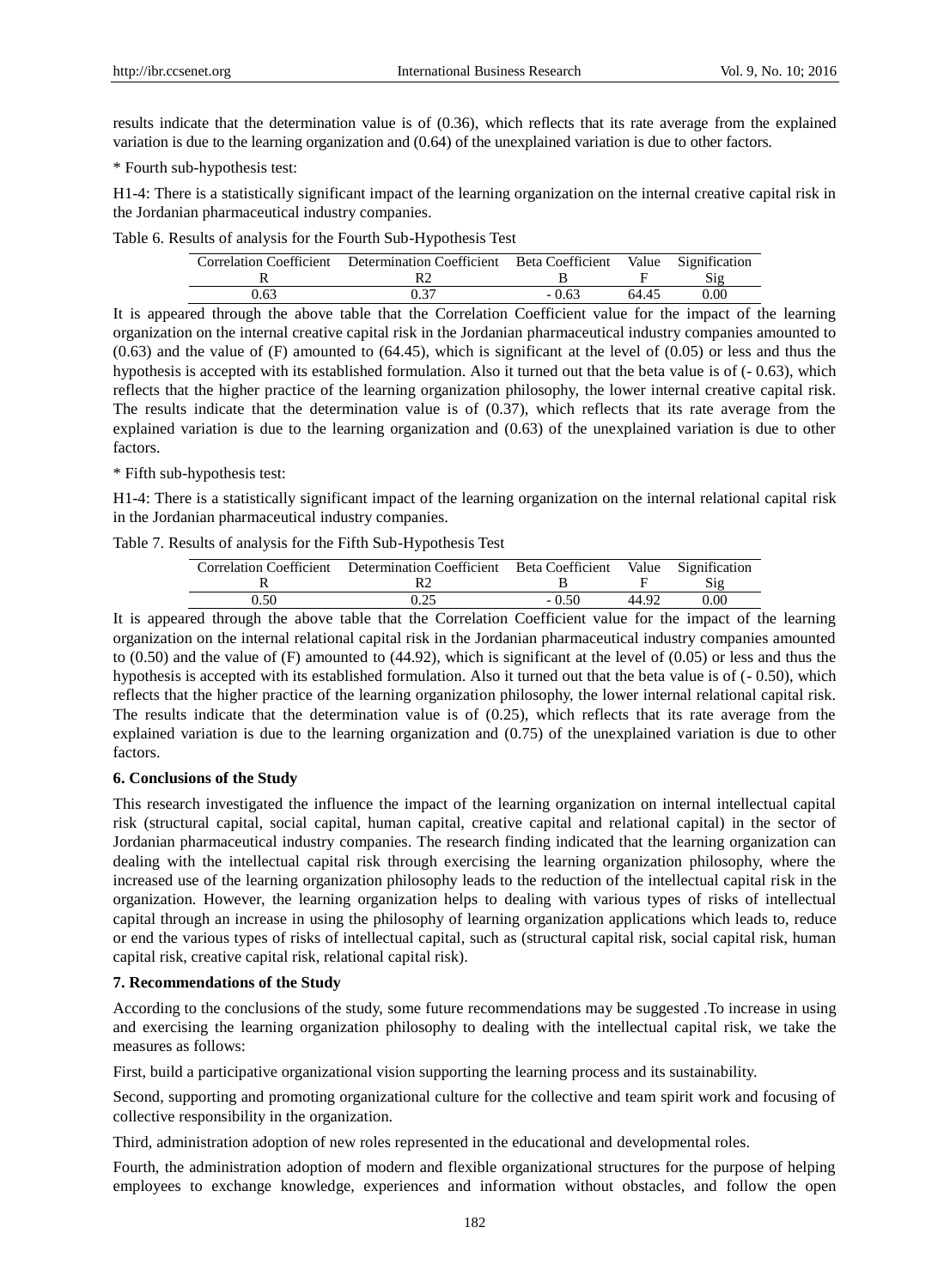communications organizational strategy.

Fifth, create organizational balance and create an organizational unit for administrative communications to reinforce the communication and exchange of information with create learning and interactive climates and adopt applicable and training methods that contribute to transfer experiences, knowledge and information among the employees.

Sixth, adopt strategies operating to reinforce the employees' empowerment process, create intellectual and knowledge flexibility inside the organization and enhance the use of the change leadership pattern.

Seventh, the organization must operate to remove cognitive and psychological obstacles associated with the creative process through the construction of a marketing vision based on the customer as main variable.

Eighth, adopt a set of strategies that help to strengthen communication between the employees and enhance the scientific research (such as the communication networks strategy and scientific research strategy).

#### **References**

- Ahangar, R. (2011). The relationship between intellectual capital and financial performance. *African Journal of Business Management, 5*.
- Alexiou, A. (2005). A tale of the field: Reading power and gender in the learning organization. *Studies in continuing Education, 27*(7), 17-39. <http://dx.doi.org/10.1080/01580370500056372>
- Alnidawi. (2013). Risks of Intellectual Capital and Its Effect on Competitive Advantages: Applied Study. *Journal of Information and Knowledge Management, 3*(12).
- Alnidawi. (2015). Competitive advantage based on human capital and its impact on organizational sustainability, research presented to the Conference of Al-Zytoonah University of Jordan/ Faculty of Economics and Administrative Sciences.
- AZua, S. (2012). Sustainability strategies for the future: management, Innovation and Humanization, partner, International Journal of Contemporary hospitality management, *16*(2), 117-130.
- Basuki, M. S. (2012). Intellectual capital and its Impact on Financial Profitability and investors capital Gain and Shares. *Journal of economics Business and accountancy Ventura, 15*(1). <http://dx.doi.org/10.14414/jebav.v15i1.63>
- Bontis, N. (2004). National intellectual capital and index: a united nations initiative for the Arab region. *Journal of intellectual capital, 5*(1). <http://dx.doi.org/10.1108/14691930410512905>
- Bontis, N., & Hullan, J. (2002). Managing an organizational Learning system by aligning stokes and lows. *Journal of intellectual capital, 4*(1).
- Bounchken, R., & Koch, M. (2007). The role of Innovation orientations Strategies antecedent and innovation consequences of innovation orientation. *International Journal of Technology intelligence and planning, 3*(3), 213-232.<http://dx.doi.org/10.1504/IJTIP.2007.015770>
- Bryan, S. (2009). The Application of Learning organization principles to church Growth, PhD Dissertation, Walden University.
- BucKley, F., & Kathy, M. (2008). Responding to Managers learning needs in an Edge of chaos Environment: Insights from Ireland. *Journal of Management Education, 32*(2).
- Castro, J. J., & Pedro, L. (2006). Organizational Capital as Competitive advantage of the firm. *Journal of intellectual capital, 7*(3), 324-337. <http://dx.doi.org/10.1108/14691930610681438>
- Charaghi, H., Khaligh, A., & Naderi, A. (2012). Gaining competitive advantage marketing strategies in container terminal: A case study on shahid Raia.ee in Iran. *International Business Research, 5*(2), 179-191.
- Ching-Fu, C. et al. (2016). Knowledge Spillovers, Human Capital and Productivity. *Journal of Macroeconomics, 47.*
- David, V. (2007). When Sustainability Become a opportunities for innovation Abound, January/2016 (www.enviormentalleader.com).
- Dobni, C. (2011). The relationship between innovation orientation and organizational performance. *International Journal of Innovation and learning, 140*(3), 226-240.<http://dx.doi.org/10.1504/IJIL.2011.042078>
- [Fernandez,](http://www.sciencedirect.com/science/article/pii/S2212017312004355) F., & Silvia R. (2012). Transparent Information System for Sustainability. *A Sectorial Analysis Procardia [Technology](http://www.sciencedirect.com/science/journal/22120173) Journal, [5.](http://www.sciencedirect.com/science/journal/22120173/5/supp/C)*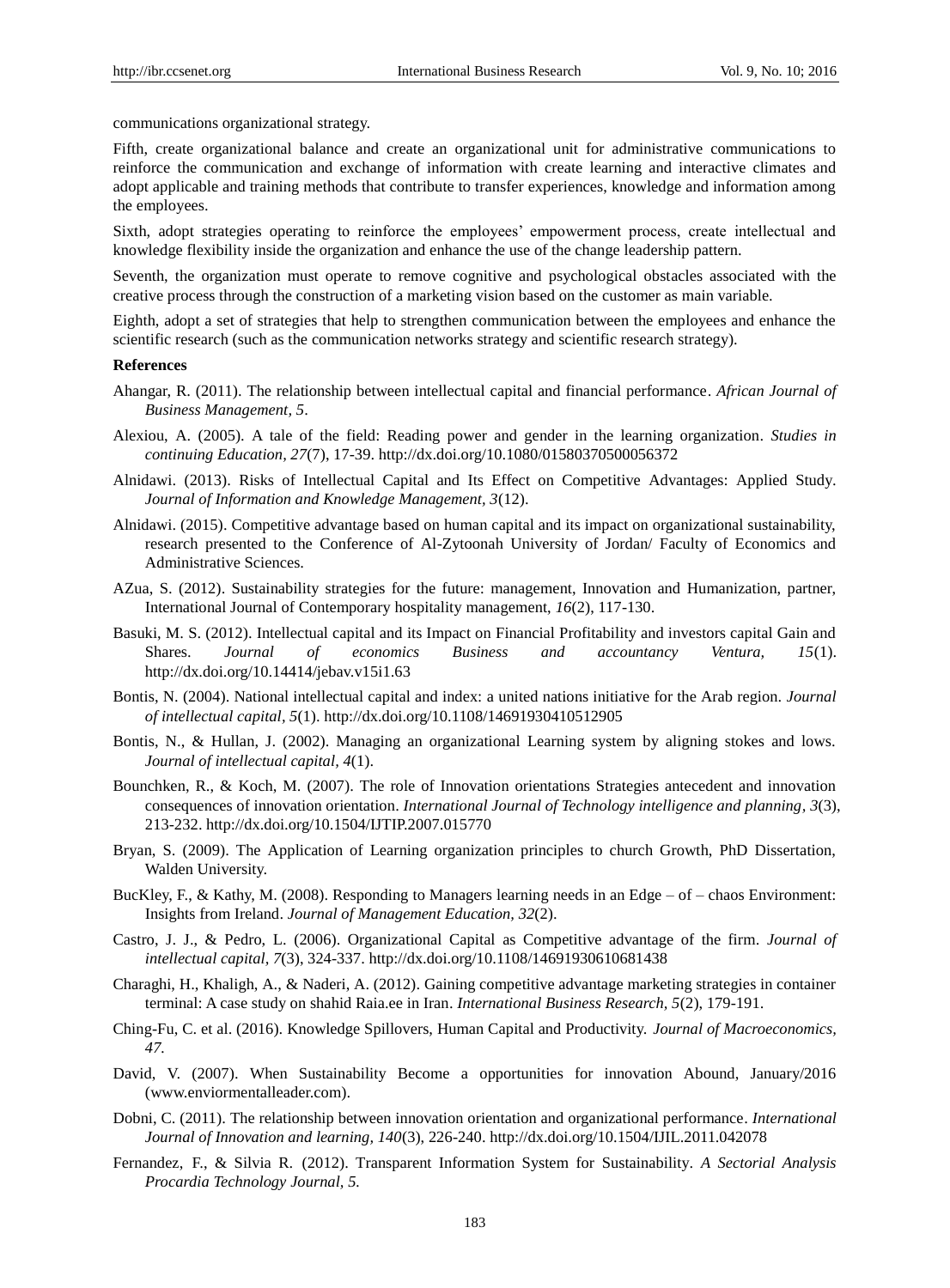- Flatt, S., & Standley, J. (2008). Creating competitive advantage through Intangible assets: The Direct and indirect effects of corporate culture and Reputation. *Advance in competitiveness Research, 16*(12).
- Grimaldi, M., & Rogo, D. (2012). A methodology to assess value creation in communities of innovation. *Journal of intellectual capital, 13*(3). <http://dx.doi.org/10.1108/14691931211248882>
- Holt, D., & Harris, S. (2007). Readiness for organizational change, the systematic development of scale. *Journal of Applied Behavioral Science, 43*(2). <http://dx.doi.org/10.1177/0021886306295295>
- Human, G., & Naude, P. (2010), Innovation orientation in business and business context. *South African Journal of Business Management, 41*(4), 59-70.
- Jason, P. (2016). A quantitative evaluation of the sustainability or unsustainability of three tunneling projects. *Tunneling and [Underground](http://www.sciencedirect.com/science/journal/08867798) Space Technology Journal, 51.*
- John, W. B., & Peter, M. (2005). Talent ship, talent segmentation, and sustainability: A new HR decision science paradigm for a new strategy definition. *Human Resource [Management,](http://onlinelibrary.wiley.com/subject/code/BA50/titles) 44*[\(2\)](http://onlinelibrary.wiley.com/doi/10.1002/hrm.v44:2/issuetoc).
- Jounes, D. R. (2013). Organizational metaphor for ecological sustainability. *Journal of Cleaner Production, 48.*
- Kasasbeh, M. et at (2010). The role of human resources management function in the learning organization: a case study on the Talal Abu-Ghazaleh in Jordan. *Jordanian Journal in Business Administration, 6*(1).
- Langenwalter, G. (2006). Life is our Ultimate Customer: From lean to Sustainability. *Target Magazine, 22*(1), 5-15.
- Lozano, et al. (2015). Teaching organizational change management for sustainability. *Journal of Cleaner Production, 106*(1).
- Makki, M. et, al (2009). Impact of Intellectual Capital on Shareholders Earning. *Australian Journal of Basic and Applied Sciences, 3.*
- Makki, M., & Lodhi, S. (2008). Impact of intellectual capital efficiency on Profitability, A case study of LSE25 Companies. *The Journal of economic , 13*(2), 81-98.
- Mehralian, G., & Ghatari, A. R. (2013). Prioritization of intellectual capital indicators in knowledge-based industries: evidence from pharmaceutical industry. *International Journal of information Management, 33.* <http://dx.doi.org/10.1016/j.ijinfomgt.2012.10.002>
- Michael, L., Nicole, D., & Bryan, W. H. (2015). Sustainability Strategy in Constrained Economic Times. *Long Range Planning Journal, 48*(2).
- Morris, M. (2000). Entrepreneurial Intensity: sustainable advantages for Individuals organizations & societies. Usa: quorum Book.
- Najm, N. (2011). administrative leadership in the twenty-first century Dar Al Safa for Publishing and Distribution: Jordan.
- Oasis, K. T., & Simpllce, A. (2015). Intelligence, Human Capital and HIV/AIDS. *Intelligence Journal, 53,* USA.
- Olariu, M. (2011). Knowledge Management Intellectual Capital. Mariana Oleriu's Journal.
- Omerzel, D., & Gulev, R. (2012). Knowledge resources and competitive advantage. *Managing Global Transitions, 9*(4).
- Patrick, G. et at (2015). Performance Assessment Vulnerability, Human Capital and the Allocation of Aid Among Developing Countries. World Development, USA.
- Pennington, A. et at (2015). Early organizational diffusion of contemporary policies: Narratives of sustainability and Talent management. *Procardia – Social and Behavioral Sciences, 1*(1). <http://dx.doi.org/10.1016/j.sbspro.2015.11.480>
- Rastogi. (2010). The nature of role of Intellectual Capital. *Journal of Intellectual Capital, 4.*
- Rodin, P. (2012). Knowledge -The new virtuous Reality of Competitiveness Management and Intellectual Capital. *Human system Management, 19*(1).
- Siddiqui, R., & Sultan, H. A. (2013). Impact of Emotional Intelligence on Employees Turnover Rate in FMCG. Organizations. *Pakistan Journal of Commerce and Social Sciences, 7*(2).
- Slause, I., & Jacobs, G. (2011). Human capital and Sustainability. *Journal Sustainability, 3*(7), 100-120.
- Smith, A., &Smith, E. (2007). The role of training in the development of human Resource Management in